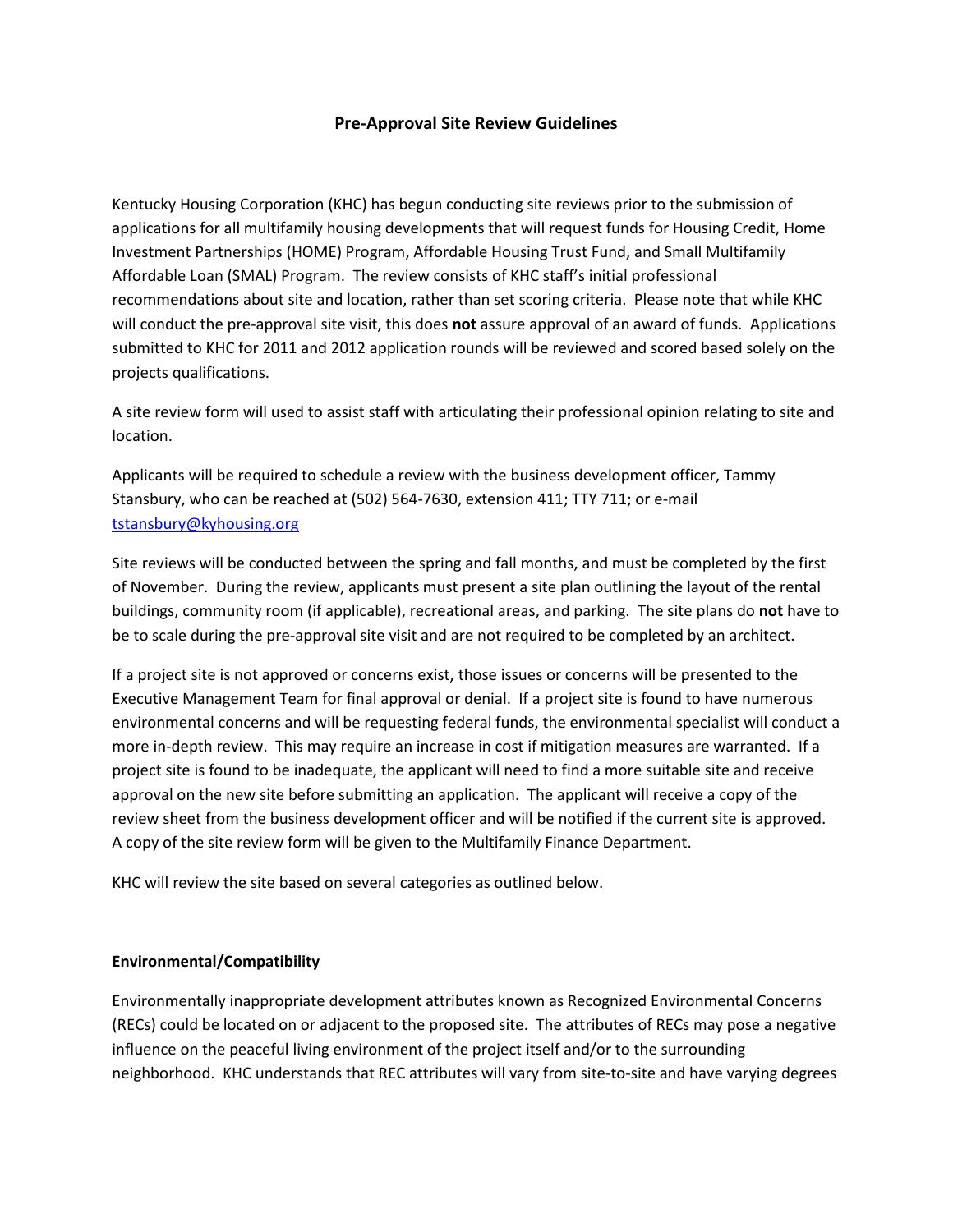of potential impact. KHC acknowledges RECs are often remediated when financially feasible, when possible.

Issues of environmental impact can be elevated noise levels (automobile traffic, airplanes, railroads and crossing), above ground storage tanks, wetlands, unique topography, standing bodies of water, indications of obvious health and safety issue (undesirable elements), and concentrated areas of "lowincome" housing and/or areas of physically distressed housing. If there are issues concerning environmental impact and the applicant is requesting federal funds, most if not all environmental issues can be remedied, but the applicant must be aware of the costs associated with mediation measures. These costs will need to be included in the overall construction costs.

Compatibility is when the adjacent land use is appropriate; these uses are deemed compatible and therefore do not adversely affect the peaceful, safe living enjoyment of the project. Incompatible uses can be defined as any use that hinders the safe, peaceful living enjoyment of the future residents.

Issues with compatibility could include high voltage electric lines, towers and sub-stations, railroad tracks, high traffic corridors, factories, and industrial plants. Also to be considered are landfills, salvage yards, water treatment plants, water towers, cell phone towers, and other undesirable establishments.

# **Visibility/Accessibility, Ingress/Egress**

When a site has appropriate visibility for its intended use, it may possess some or all of the obvious attributes that would ensure marketable and appealing presence within the surrounding area. Obvious visibility attributes are present when a site can be seen from a main traffic thoroughfare. This may be enhanced when a site is in close proximity to an intersection that contains a traffic light or stop sign and is not in jeopardy of being hindered by future development or infrastructure. The topography or wooded areas could also be considered as a hindrance to visibility of a site. Visibility of the site should be maximized in order to enhance its marketability (while high traffic corridors may improve the visibility, they may also prove as a deterrent).

Applicants are encouraged to create a balance between the visible aspects of the site and its accessibility.

When a site has appropriate accessibility, it may possess some or all of the attributes that would ensure ease of access by the intended population of the future rental development and the public at-large. Accessibility attributes are present when traffic patterns provide an easy route from the public roadway to the site. This can be influenced by current traffic patterns, number of traffic lanes, posted speed limits conducive to ingress/egress of the site, the presence of an intersection close to the site, the condition of the roadways, and the presence and condition of publicly maintained sidewalks.

Applicants are encouraged to provide appropriate points of ingress/egress in order to promote public safety.